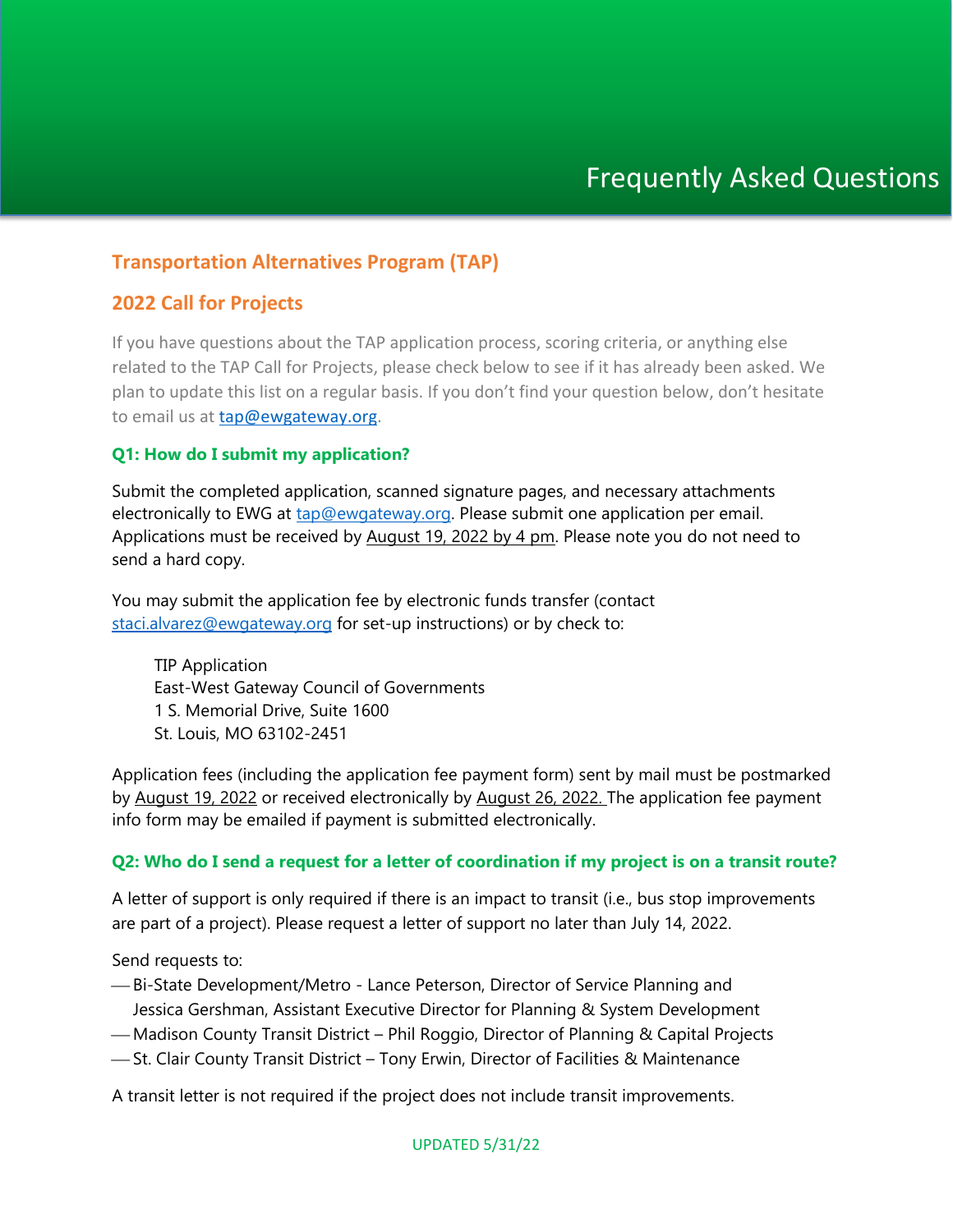## **Q3: Can federal funds be used for local match?**

Federal funds are generally not allowed to be used for local match, with the exception of funds from Federal Land Management Agencies (such as the Forest Service or National Park Service) or HUD Community Development Block Grants. In all cases, confirm with MoDOT or IDOT prior to using any federal funds as local match. American Rescue Plan Act (ARPA) funds may be used as non-federal local match if an entity received up to \$10 million in ARPA funds.

## **Q4: If your project includes sidewalk slab replacements, does that trigger Americans with Disabilities Act (ADA) compliance on the entire sidewalk within the project limits?**

Make sure to draft the scope of work so that it specifies what will be constructed. All new sidewalk must be ADA compliant. If the scope includes repairs to sections of sidewalk along the limits then ADA mandates that all the sidewalk be made ADA compliant. This will make your project costs increase due to potential right-of-way acquisition.

#### **Q5: Are ADA transition plans required to submit an application?**

The ADA requires public agencies with 50 or more employees to have an ADA transition plan. EWG does not require a transition plan to apply for funds.

#### **Q6: Where can I find out more information about ADA requirements?**

FHWA offers a Question and Answer on the Americans with Disabilities Act (ADA). You can review this information at the following link: [https://www.fhwa.dot.gov/civilrights/programs/ada/ada\\_sect504qa.cfm.](https://www.fhwa.dot.gov/civilrights/programs/ada/ada_sect504qa.cfm)

# **Q7: There are no safety countermeasures included in my project. Should I still attach crash reports?**

If you are not including a FHWA proven bicycle/pedestrian countermeasure or one of the STEP Spectacular Seven countermeasures, crash reports are not required. You can still receive preventive safety points if one or more of these countermeasures are included but no crashes occurred 2016-2020.

#### **Q8: What is the maximum a project can request?**

There is no funding maximum per project. However Missouri projects requesting over \$2 million in TAP funds and Illinois projects requesting over \$500,000 in TAP funds should indicate if it is possible to split the project into constructible segments.

## **Q9: What are the requirements if a project is phased?**

If a project is over \$2 million in Missouri or \$500,000 in Illinois, we ask the sponsor to identify potential phases in case the entire project cannot be funded at this time. Each phase should have logical termini (start and end at an intersection, destination, or another logical endpoint). This gives sponsors the ability to identify their priority segments for funding.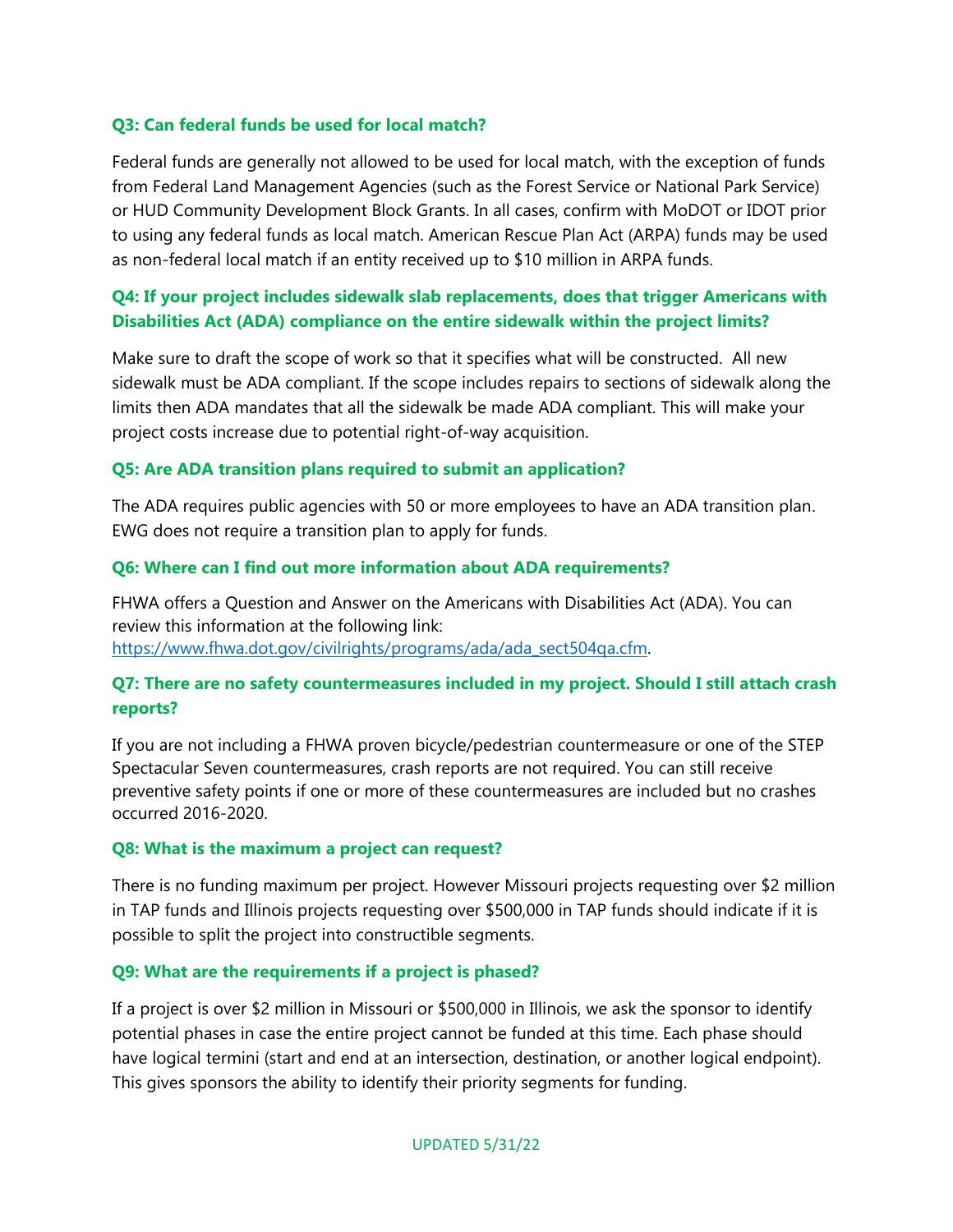# **Q10: I want to submit a Community Improvement or Environmental Mitigation Activity application. Do I have to fill out the entire application?**

Only fill out the section of the application related to the specific activity type you are proposing. These are listed on page 8 of the application with references to which pages you should complete for each type.

# **Q11: Is there a preliminary application?**

There is no longer a preliminary application review. If you wish to discuss your application with EWG staff, you may set up a Project Review Meeting through the website: [http://www.ewgateway.org/TAPCall.](http://www.ewgateway.org/TAPCall) These meetings will be held virtually on June 24, July 8, July 22, and July 29 from 9 AM to 12:10 PM. Sponsors may select a ½ hour time slot. Sponsors may also email staff to set up a meeting at a different time.

## **Q12: What is the current link to MoDOT LPA Basic Training?**

Missouri project sponsors are required to have an agency staff member who is certified under MoDOT's LPA Basic Training program. This training offers information on the Local Public Agency process. MoDOT has recently updated the link to this online training. Please use the new link: [https://www.modot.org/training-opportunities.](https://www.modot.org/training-opportunities) 

# **Q13: How do I know if my Missouri Person of Responsible Charge certification is still current?**

Sponsors in Missouri should check this link to ensure they have a current LPA Basic Training certification: https://www.modot.org/media/37645. If the name of the person at your agency who is to be the Person of Responsible Charge is not listed or their certification is expiring soon, they will need to use the link in Question 12 to take the class. Certifications are valid for two years.

## **Q14: When are TAP funds available?**

Preliminary engineering funds are available in FY 2024, right‐of‐way funds in FY 2024 or FY 2025, and construction/construction engineering funds in FY 2024, FY 2025, or FY 2026.

## **Q15: If a municipality has multiple projects, can they apply for all of them?**

East-West Gateway does not discourage cities from submitting multiple project applications.

# **Q16: If a municipality has applied for funding in STP or CMAQ for a separate project, does that impact their chances of being awarded a TAP project?**

STP, CMAQ, and TAP are all separate funding programs, so applications are scored against other applications within those same programs. Municipalities can receive funding for STP, CMAQ, and TAP projects in the same year.